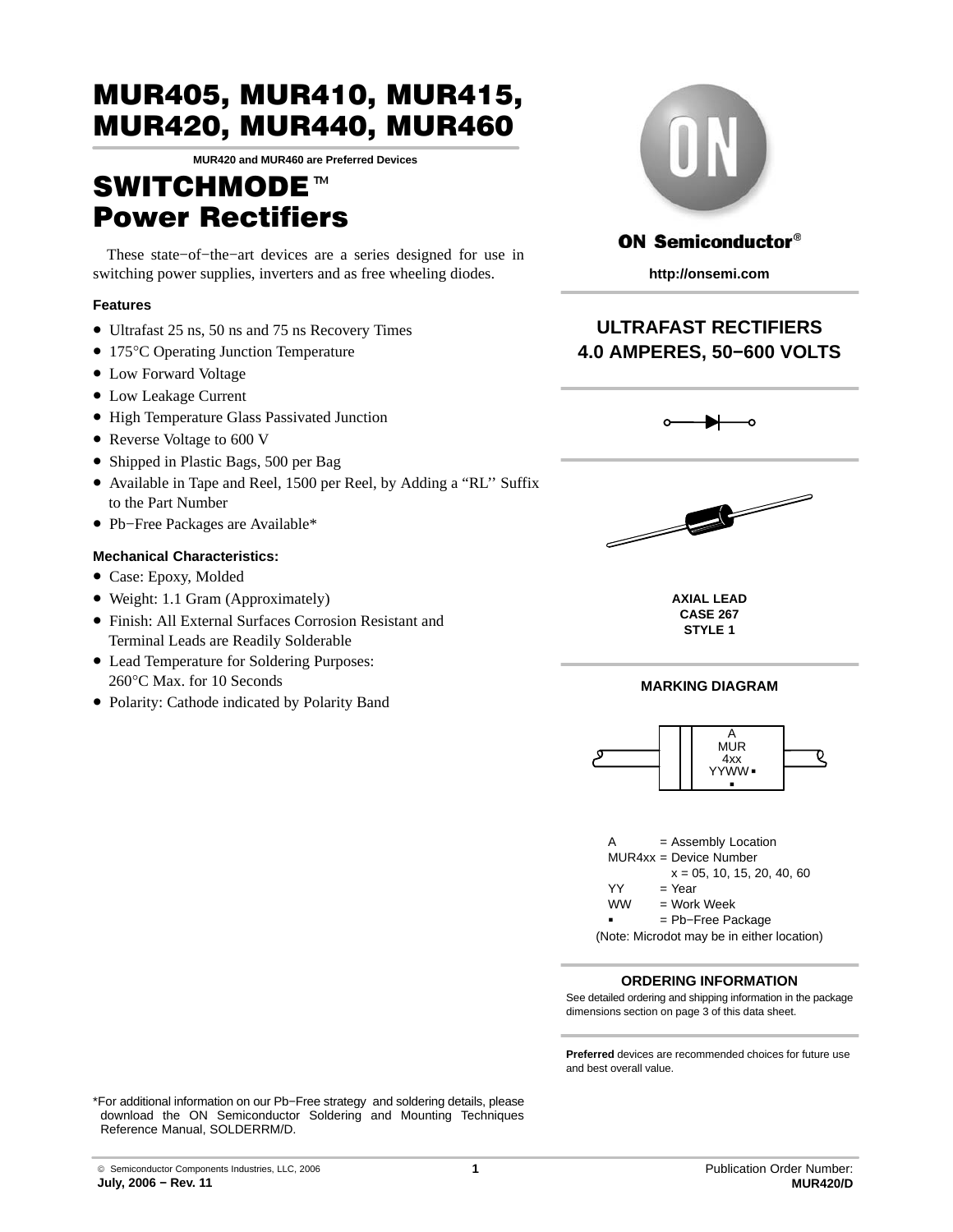### **MAXIMUM RATINGS**

|                                                                                                              |                                                 | <b>MUR</b>      |                                        |     |     |         |                     |      |
|--------------------------------------------------------------------------------------------------------------|-------------------------------------------------|-----------------|----------------------------------------|-----|-----|---------|---------------------|------|
| Rating                                                                                                       | Symbol                                          | 405             | 410                                    | 415 | 420 | 440     | 460                 | Unit |
| Peak Repetitive Reverse Voltage<br>Working Peak Reverse Voltage<br>DC Blocking Voltage                       | V <sub>RRM</sub><br>V <sub>RWM</sub><br>$V_{R}$ | 50              | 100                                    | 150 | 200 | 400     | 600                 | V    |
| Average Rectified Forward Current (Square Wave)<br>(Mounting Method #3 Per Note 2)                           | IF(AV)                                          |                 | 4.0 $\circledR$ T <sub>A</sub> = 80 °C |     |     | 4.0 $@$ | $T_A = 40^{\circ}C$ | A    |
| Nonrepetitive Peak Surge Current<br>(Surge applied at rated load conditions, half wave, single phase, 60 Hz) | <b>IFSM</b>                                     | 110<br>125      |                                        |     | A   |         |                     |      |
| Operating Junction Temperature & Storage Temperature                                                         | T., T <sub>stq</sub>                            | $-65$ to $+175$ |                                        | °C  |     |         |                     |      |

Stresses exceeding Maximum Ratings may damage the device. Maximum Ratings are stress ratings only. Functional operation above the Recommended Operating Conditions is not implied. Extended exposure to stresses above the Recommended Operating Conditions may affect device reliability.

### **THERMAL CHARACTERISTICS**

|                                                 |                | <b>MUR</b> |     |      |     |     |     |      |
|-------------------------------------------------|----------------|------------|-----|------|-----|-----|-----|------|
| Rating                                          | <b>Symbol</b>  | 405        | 410 | 415  | 420 | 440 | 460 | Unit |
| Maximum Thermal Resistance, Junction-to-Ambient | $R_{\theta$ JA | See Note 2 |     | °C/W |     |     |     |      |

### **ELECTRICAL CHARACTERISTICS**

|                                                                                                                                                                   |                   | <b>MUR</b>           |          |                      |           |     |          |      |
|-------------------------------------------------------------------------------------------------------------------------------------------------------------------|-------------------|----------------------|----------|----------------------|-----------|-----|----------|------|
| Rating                                                                                                                                                            | Symbol            | 405                  | 410      | 415                  | 420       | 440 | 460      | Unit |
| Maximum Instantaneous Forward Voltage (Note 1)<br>$(i_F = 3.0 A, T_1 = 150^{\circ}C)$<br>$(i_F = 3.0 A, T_1 = 25^{\circ}C)$<br>$(i_F = 4.0 A, T_1 = 25^{\circ}C)$ | VF                | 0.71<br>0.88<br>0.89 |          | 1.05<br>1.25<br>1.28 |           |     | $\vee$   |      |
| Maximum Instantaneous Reverse Current (Note 1)<br>(Rated dc Voltage, $T_1 = 150^{\circ}$ C)<br>(Rated dc Voltage, $T_1 = 25^{\circ}C$ )                           | İR                |                      | 150<br>5 |                      | 250<br>10 |     | μA       |      |
| Maximum Reverse Recovery Time<br>$(I_F = 1.0 A, \text{di/dt} = 50 A/\mu s)$<br>$(I_F = 0.5 A, i_R = 1.0 A, I_{RFC} = 0.25 A)$                                     | $t_{rr}$          |                      | 35       | 25                   |           |     | 75<br>50 | ns   |
| Maximum Forward Recovery Time<br>$(I_F = 1.0 A, \text{ di/dt} = 100 A/\mu s, \text{ Recovery to } 1.0 V)$                                                         | tfr               | 25<br>50             |          |                      | ns        |     |          |      |
| Controlled Avalanche Energy (Maximum)                                                                                                                             | W <sub>aval</sub> |                      |          |                      | 5         |     |          | mJ   |

1. Pulse Test: Pulse Width = 300  $\mu$ s, Duty Cycle  $\leq$  2.0%.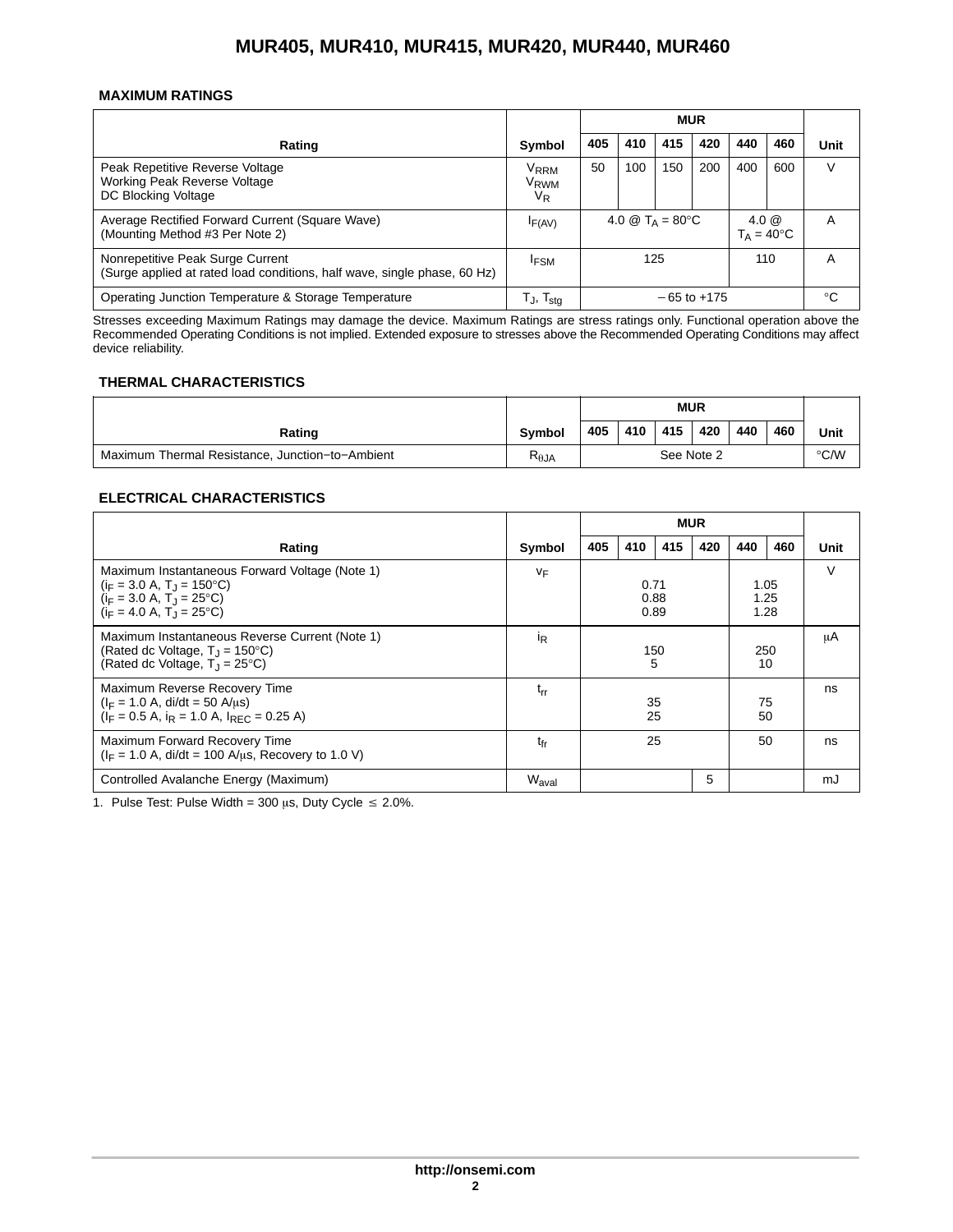### <span id="page-2-0"></span>**ORDERING INFORMATION**

| <b>Device</b>  | Package     | Shipping <sup><math>\dagger</math></sup> |
|----------------|-------------|------------------------------------------|
| <b>MUR405</b>  | Axial Lead* |                                          |
| <b>MUR405G</b> | Axial Lead* |                                          |
| <b>MUR410</b>  | Axial Lead* | 500 Units / Bag                          |
| <b>MUR410G</b> | Axial Lead* |                                          |
| MUR410RL       | Axial Lead* |                                          |
| MUR410RLG      | Axial Lead* | 1500 / Tape & Reel                       |
| <b>MUR415</b>  | Axial Lead* |                                          |
| <b>MUR415G</b> | Axial Lead* | 500 Units / Bag                          |
| MUR415RL       | Axial Lead* |                                          |
| MUR415RLG      | Axial Lead* | 1500 / Tape & Reel                       |
| <b>MUR420</b>  | Axial Lead* |                                          |
| <b>MUR420G</b> | Axial Lead* | 500 Units / Bag                          |
| MUR420RL       | Axial Lead* |                                          |
| MUR420RLG      | Axial Lead* | 1500 / Tape & Reel                       |
| <b>MUR440</b>  | Axial Lead* |                                          |
| <b>MUR440G</b> | Axial Lead* | 500 Units / Bag                          |
| MUR440RL       | Axial Lead* |                                          |
| MUR440RLG      | Axial Lead* | 1500 / Tape & Reel                       |
| <b>MUR460</b>  | Axial Lead* |                                          |
| <b>MUR460G</b> | Axial Lead* | 500 Units / Bag                          |
| MUR460FF       | Axial Lead* |                                          |
| MUR460FFG      | Axial Lead* | 500 Units / Bag                          |
| MUR460RL       | Axial Lead* |                                          |
| MUR460RLG      | Axial Lead* | 1500 / Tape & Reel                       |

†For information on tape and reel specifications, including part orientation and tape sizes, please refer to our Tape and Reel Packaging Specifications Brochure, BRD8011/D.

\*These packages are inherently Pb−Free.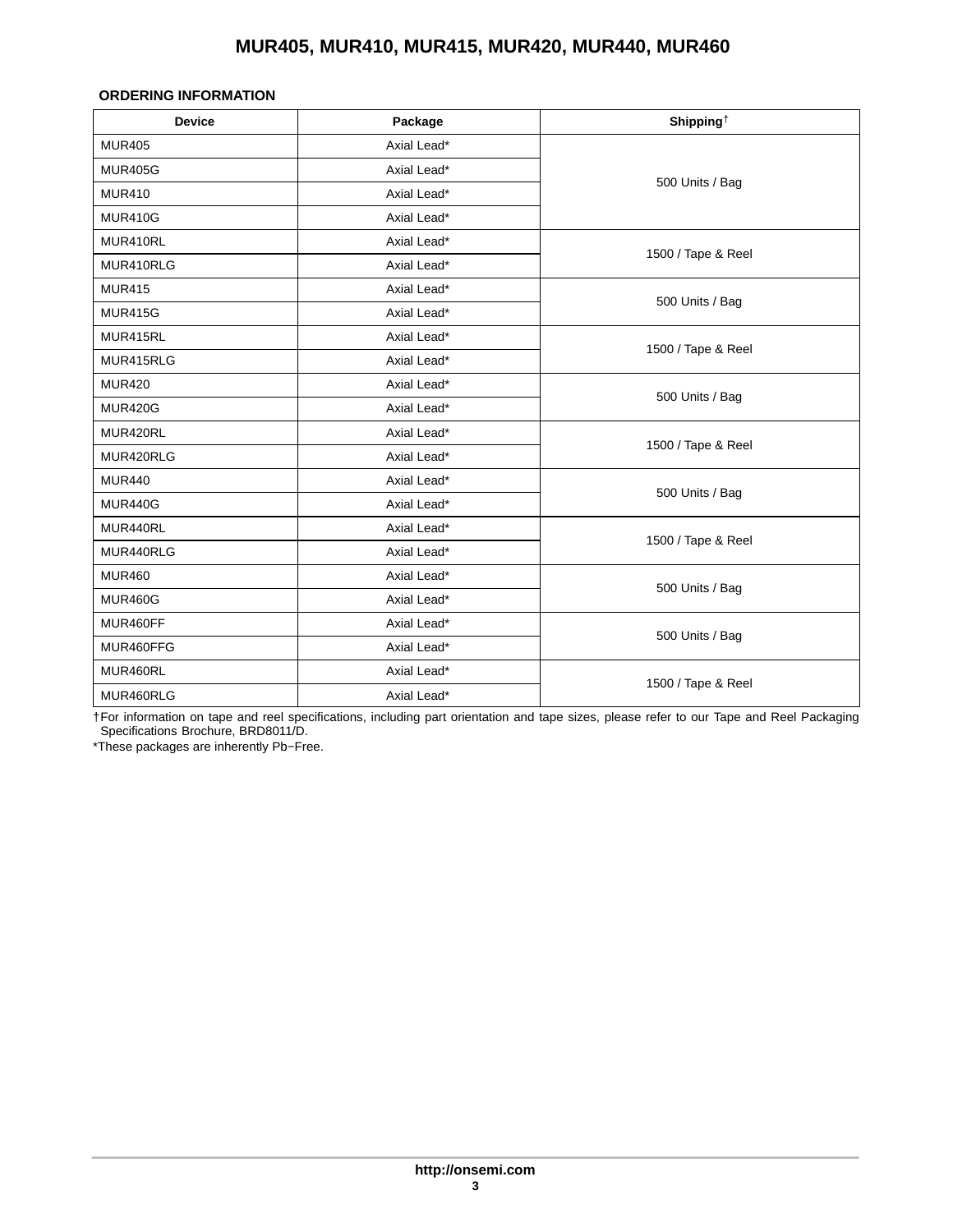

**MUR405, MUR410, MUR415, MUR420**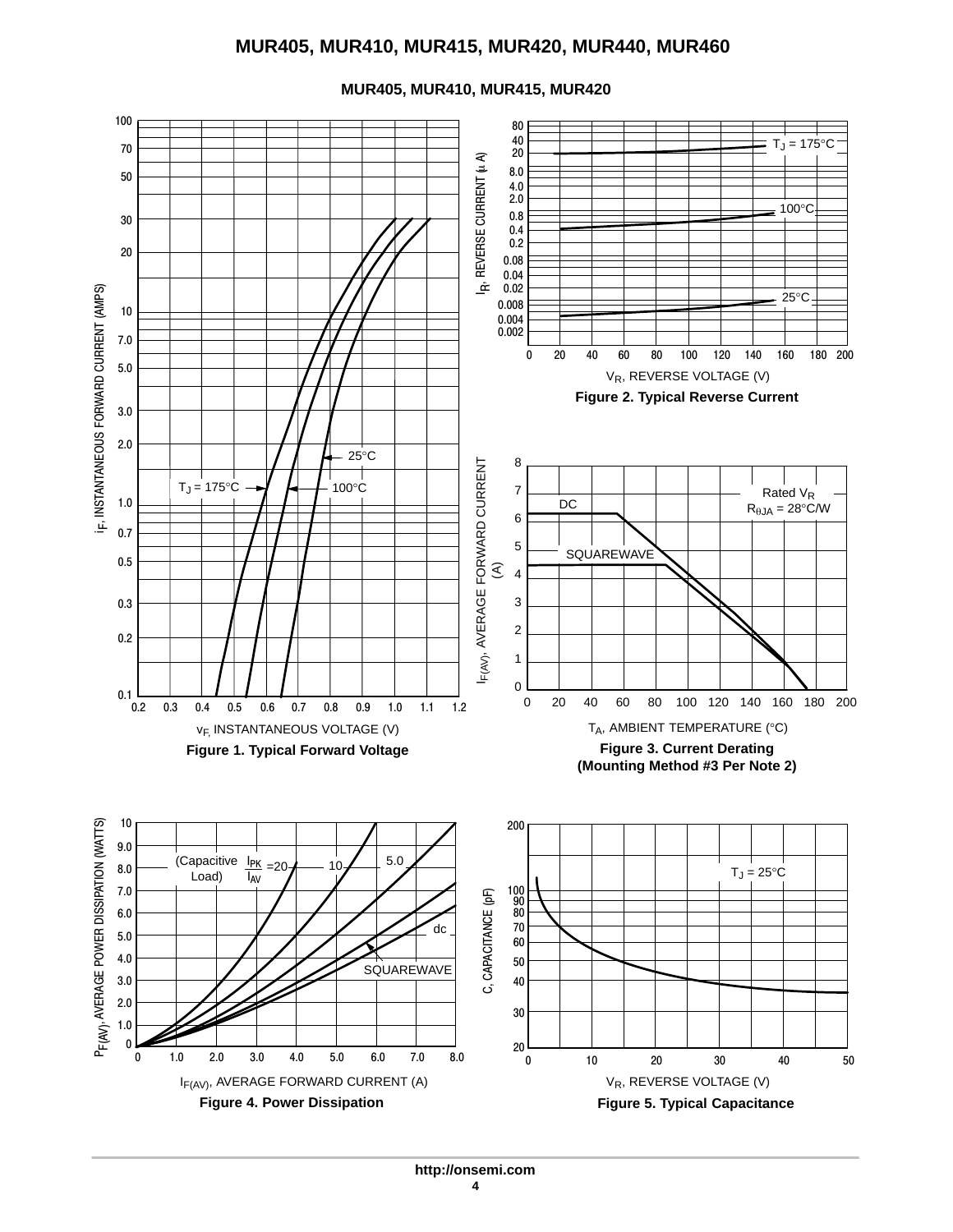

#### **MUR440, MUR460**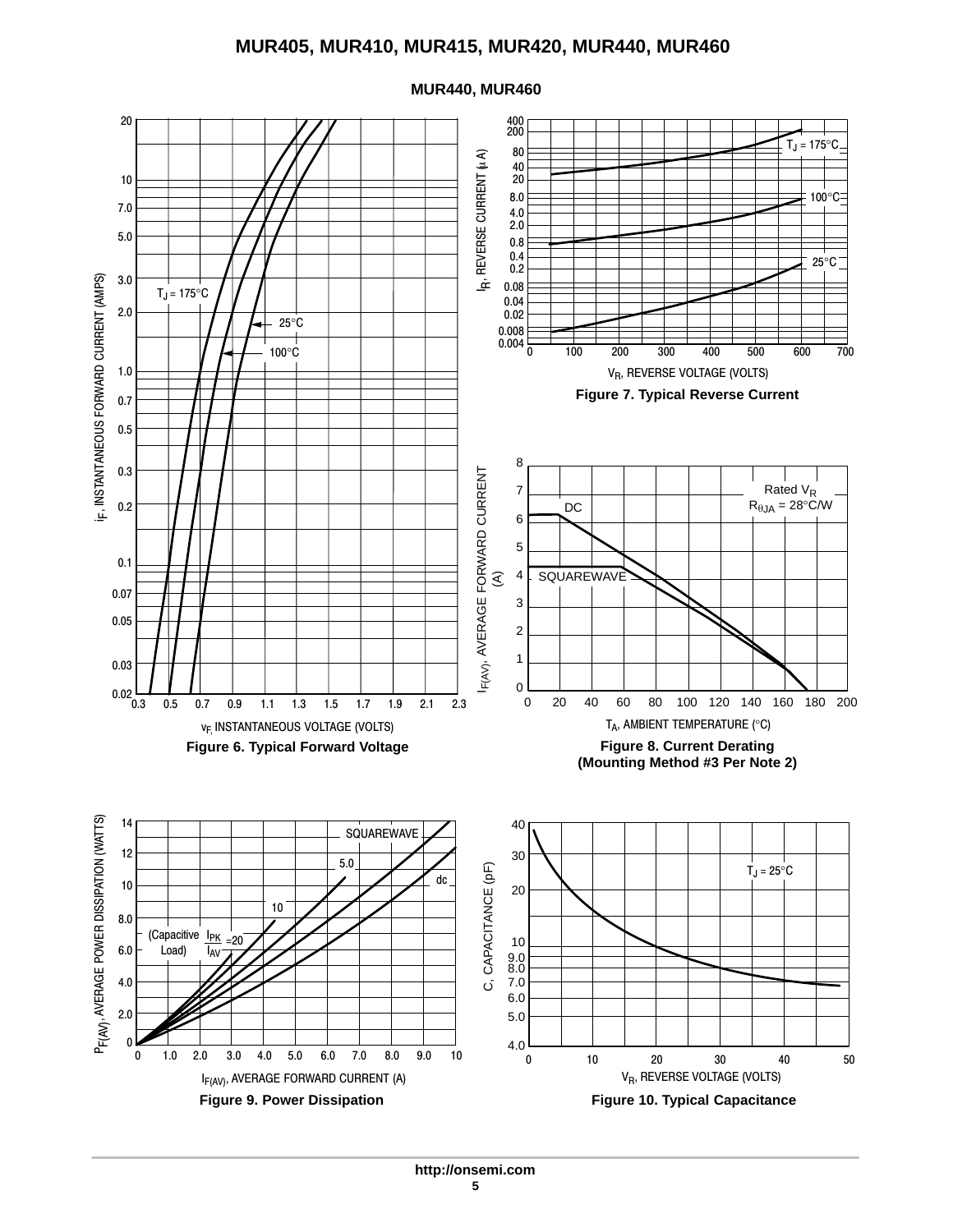### **NOTE 2 — AMBIENT MOUNTING DATA**

<span id="page-5-0"></span>Data shown for thermal resistance junction−to−ambient  $(R<sub>0JA</sub>)$  for the mountings shown is to be used as typical guideline values for preliminary engineering or in case the tie point temperature cannot be measured.

### **TYPICAL VALUES FOR R**-**JA IN STILL AIR**

|               | <b>Mounting</b> |     | Lead Length, L (IN) |     |     |              |  |
|---------------|-----------------|-----|---------------------|-----|-----|--------------|--|
| <b>Method</b> |                 | 1/8 | 1/4                 | 1/2 | 3/4 | <b>Units</b> |  |
|               |                 | 50  | 51                  | 53  | 55  | °C/W         |  |
|               | $R_{\theta,JA}$ | 58  | 59                  | 61  | 63  | °C/W         |  |
|               |                 |     | $^{\circ}$ C/W      |     |     |              |  |

### **MOUNTING METHOD 1**





#### **MOUNTING METHOD 2**

**Vector Push−In Terminals T−28**



#### **MOUNTING METHOD 3**

**P.C. Board with 1−1/2**″ **x 1−1/2**″ **Copper Surface**